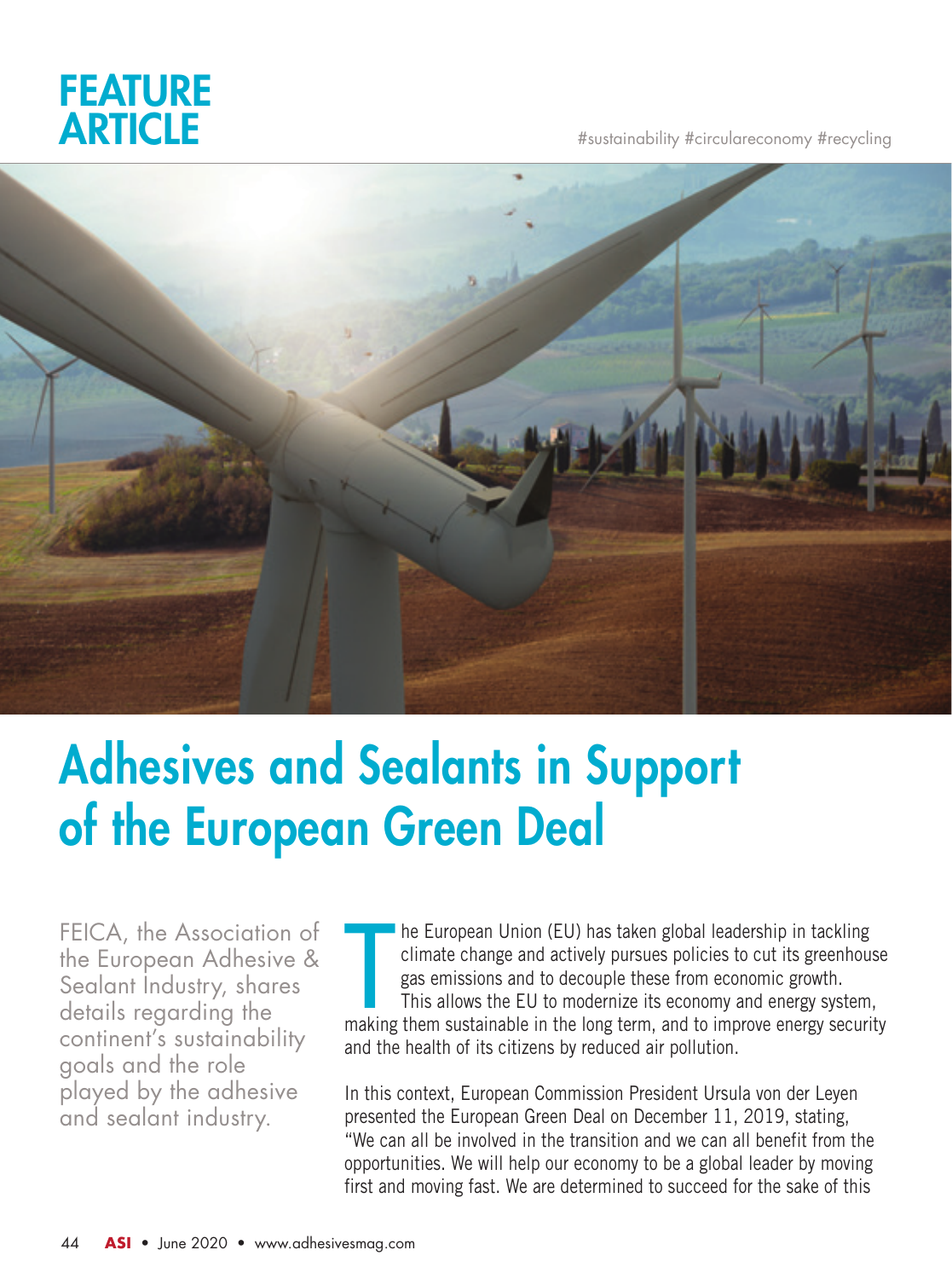### FEATURE ARTICLE

planet and life on it—for Europe's natural heritage, for biodiversity, for our forests and our seas. By showing the rest of the world how to be sustainable and competitive, we can convince other countries to move with us."<sup>1</sup>

The overriding objective is to achieve a climate-neutral Europe by 2050. The Green Deal aims to align all EU policies with the 2050 climate neutrality objective, with a plan that includes action on:

- Developing a new circular economy plan
- Renovating more buildings, doubling or tripling the renovation rate
- Reaching a "pollution-free" environment by 2050
- Developing a new ecosystem and biodiversity strategy
- Developing a new farm-to-fork strategy
- Working toward zero emissions for vehicle transport
- Developing a financial strategy to assist the most vulnerable regions and sectors
- Boosting R&D and innovation, particularly for climate-friendly technologies
- External relations activities to encourage the rest of the world to take action

Of course, the COVID-19 pandemic may have an impact on the timing of the plan. However, the EU remains committed to its goal of a climate-neutral Europe by 2050.

#### Adhesive and Sealant Industry in Europe

In Europe, the adhesive and sealant industry supports the objectives of the European Green Deal by providing recognized expertise, technological know-how, regulatory insights, concrete manufacturing innovations, and solutions and services to support the EU's sustainability ambition. To maximize the benefit of this knowledge, we collaborate with diverse industry players



across various business sectors. In this way, we play a role in shifting whole value chains toward a more sustainable future.

The adhesives and sealant industry invests heavily in science, research, and innovation to advance solutions that tangibly reduce environmental impact and empower manufacturers to produce in a more cost-effective and responsible way. In this way, we help enable the Circular Economy Action Plan and lay the practical foundations of a new era of industrial design and manufacturing under resource constraints. The need to responsibly leverage chemicals—as research evolves and markets grow—and use them safely are strong prerequisites for sustainable innovation, ecodesign, and ultimately, the EU Green Deal agenda.

To help stimulate innovation and interactions between industrial and scientific activities in adhesion science, FEICA, together with EURADH (the biannual European conference on adhesion and related phenomena), organizes and sponsors the Adhesive Innovation Award. One of the three criteria for judging the projects submitted is the "relevance of the work, highlighting benefits to the circular economy, society, economy, sustainability, environment and/or industry."<sup>2</sup>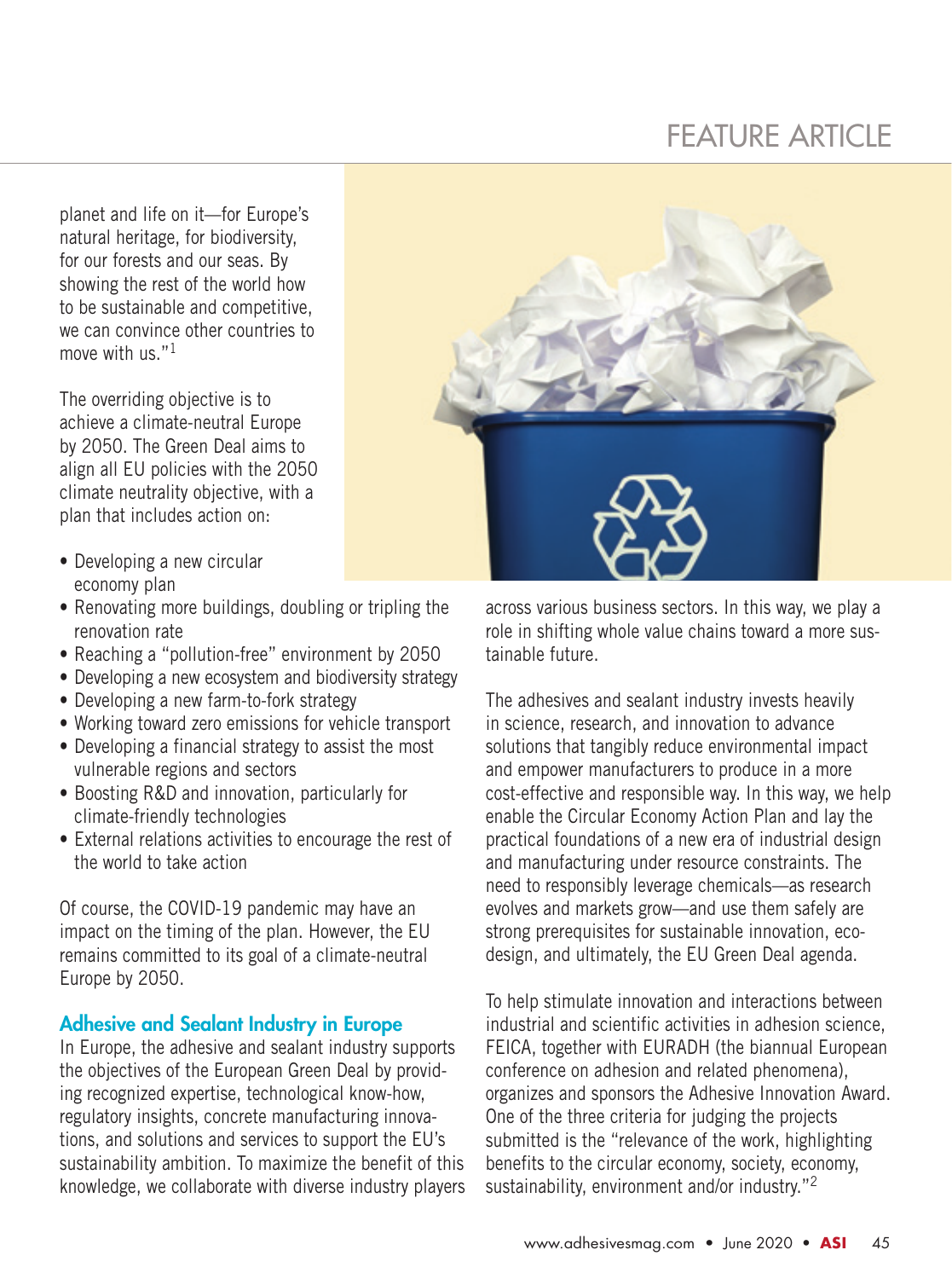## FEATURE ARTICLE

#### Sustainability Benefits

Adhesives and sealants can help achieve efficiencies, materials savings, and carbon dioxide  $(CO<sub>2</sub>)$  emission reductions in a broad range of applications. Since our technologies make the sustainability benefits of nextgeneration goods possible, the value proposition of the adhesive and sealant industry is an integral part of many global value chains. The following examples from our daily lives represent just a fraction of those surrounding each and every one of us.



#### *Durability*

- An impregnated sealant tape for joints fulfills the aesthetic and qualitative requirements to protect sensitive materials such as sandstone in historical buildings.
- Special adhesive solutions enable the production of lightweight panels, contributing to the increased stability and durability of lightweight furniture.
- Heat seals and re-closable packaging improve the conservation of food, reducing food waste and packaging waste.

#### *Recycling*

- Labeling adhesives that can be easily washed off support multiple use and the recycling of returnable glass bottles.
- An adhesive with barrier properties enables flexible food and consumer packaging to be recycled thanks to the use of mono-material films.
- Special adhesives are also used in the electronics industry that enable de-bonding of components in electronic devices to enable their reuse and recycling.

#### *Energy savings*

• The performance of window systems can be dramatically improved through the use of the appropriate sealants and adhesives to seal and bond the glass in the window frame, seal the window in the building, and seal and bond the glass panes in the insulating windows.

- Adhesives enable wooden structural elements for innovative construction technologies, thus saving energy and reducing  $CO<sub>2</sub>$  emissions through the use of renewable and recyclable materials.
- Adhesives securely bond insulation panels as part of external thermal insulation composite systems (ETICS), helping save energy and reduce the need for maintenance in buildings.

#### *Material Efficiency*

- New adhesive systems for high-performance structural glazing in building facades can save material during production and energy in the use phase. At the same, they allow more innovative facade designs.
- Adhesives used in the manufacture of composites for lightweight automotive materials and airplane components enable the production of lighter vehicles and airplanes, reducing  $CO<sub>2</sub>$  emissions and improving their fuel economy.
- Paper glues based on natural ingredients and packed in mainly plant-based packaging help to reduce  $CO<sub>2</sub>$ emissions and save fossil resources.